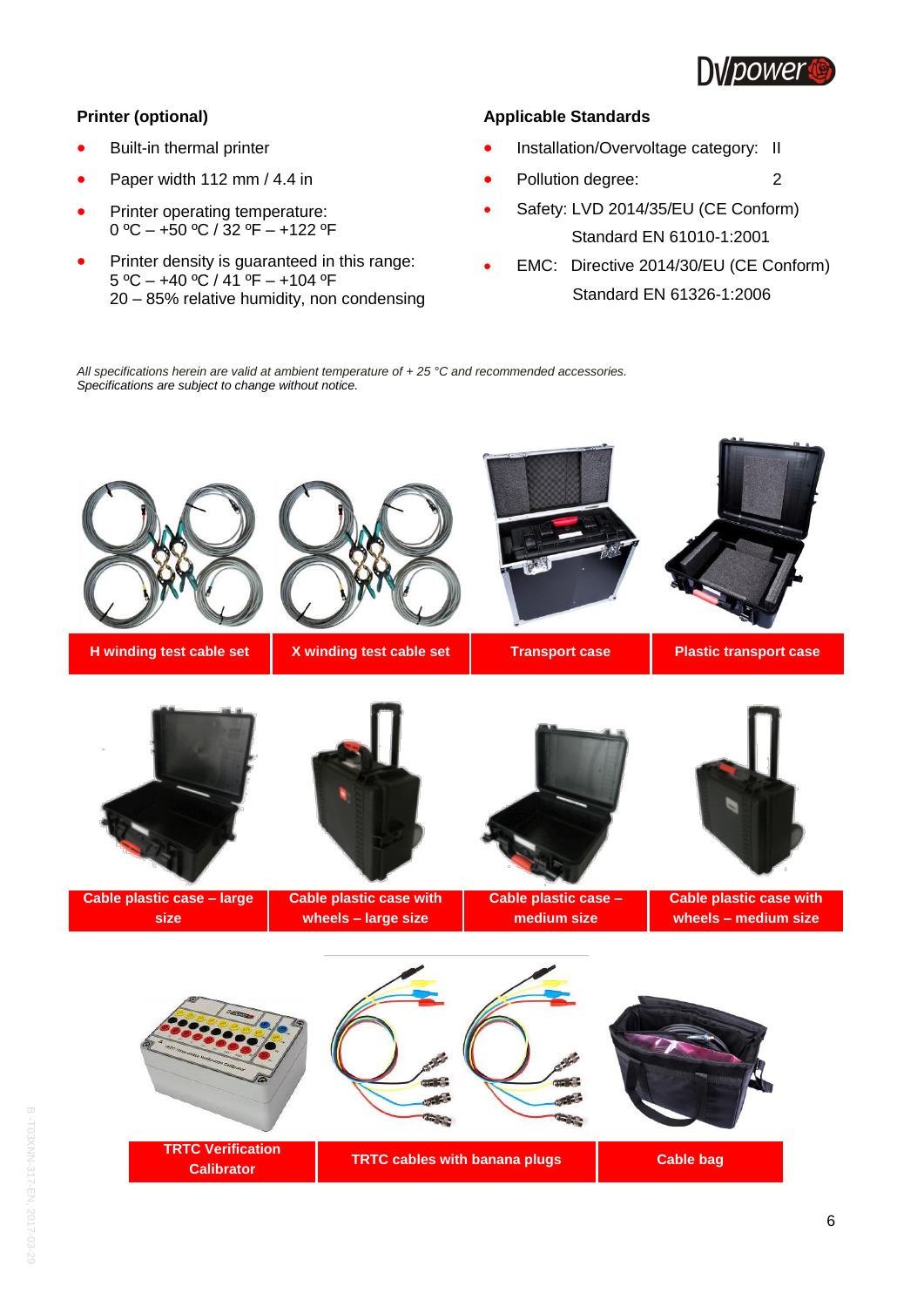

## **Order Info**

| <b>Instrument</b>                                      | <b>Article No</b>   |
|--------------------------------------------------------|---------------------|
| True Three-phase Transformer Turns Ratio Tester TRT30A | TRT30AX-N-00        |
| True Three-phase Transformer Turns Ratio Tester TRT30B | TRT30BX-N-00        |
| True Three-phase Transformer Turns Ratio Tester TRT30C | <b>TRT30CX-N-00</b> |
| True Three-phase Transformer Turns Ratio Tester TRT33A | TRT33AX-N-00        |
| True Three-phase Transformer Turns Ratio Tester TRT33B | TRT33BX-N-00        |
| True Three-phase Transformer Turns Ratio Tester TRT33C | TRT33CX-N-00        |

## **Included accessories**

Windows-based DV-Win PC software including USB cable

Tap changer control cable 5 m (16.4 ft)

Mains power cable

Ground (PE) cable

| <b>Recommended accessories</b>                              | <b>Article No</b> |
|-------------------------------------------------------------|-------------------|
| H winding test lead set, 4 x 10 m (32.8 ft) with TTA clamps | HC-10-4LMCWC      |
| (compatible with TWA and TRT series)                        |                   |
| X winding test lead set, 4 x 10 m (32.8 ft) with TTA clamps | XC-10-4LFCWC      |
| (compatible with TWA and TRT series)                        |                   |
| Cable plastic case - large size                             | CABLE-CAS-03      |
| Transport case                                              | HARD-CASE-LC      |

| <b>Optional accessories</b>                                       | <b>Article No</b> |
|-------------------------------------------------------------------|-------------------|
| H winding test lead set, $4 \times 5$ m (16.4 ft) with TTA clamps | HC-05-4LMCWC      |
| (compatible with TWA and TRT series)                              |                   |
| X winding test lead set, 4 x 5 m (16.4 ft) with TTA clamps        | XC-05-4LFCWC      |
| (compatible with TWA and TRT series)                              |                   |
| H winding test lead set, 4 x 15 m (49.2 ft) with TTA clamps       | HC-15-4LMCWC      |
| (compatible with TWA and TRT series)                              |                   |
| X winding test lead set, 4 x 15 m (49.2 ft) with TTA clamps       | XC-15-4LFCWC      |
| (compatible with TWA and TRT series)                              |                   |
| H winding test lead set, 4 x 20 m (65.6 ft) with TTA clamps       | HC-20-4LMCWC      |
| (compatible with TWA and TRT series)                              |                   |
| X winding test lead set, 4 x 20 m (65.6 ft) with TTA clamps       | XC-20-4LFCWC      |
| (compatible with TWA and TRT series)                              |                   |
| H winding cable extension set, $4 \times 5$ m (16.4 ft)           | HE-05-4LMCFC      |
| (compatible with TWA and TRT series)                              |                   |
| X winding cable extension set, $4 \times 5$ m (16.4 ft)           | XE-05-4LFCMC      |
| (compatible with TWA and TRT series)                              |                   |
| H winding cable extension set, 4 x 10 m (32.8 ft)                 | HE-10-4LMCFC      |
| (compatible with TWA and TRT series)                              |                   |
| X winding cable extension set, $4 \times 10$ m (32.8 ft)          | XE-10-4LFCMC      |
| (compatible with TWA and TRT series)                              |                   |